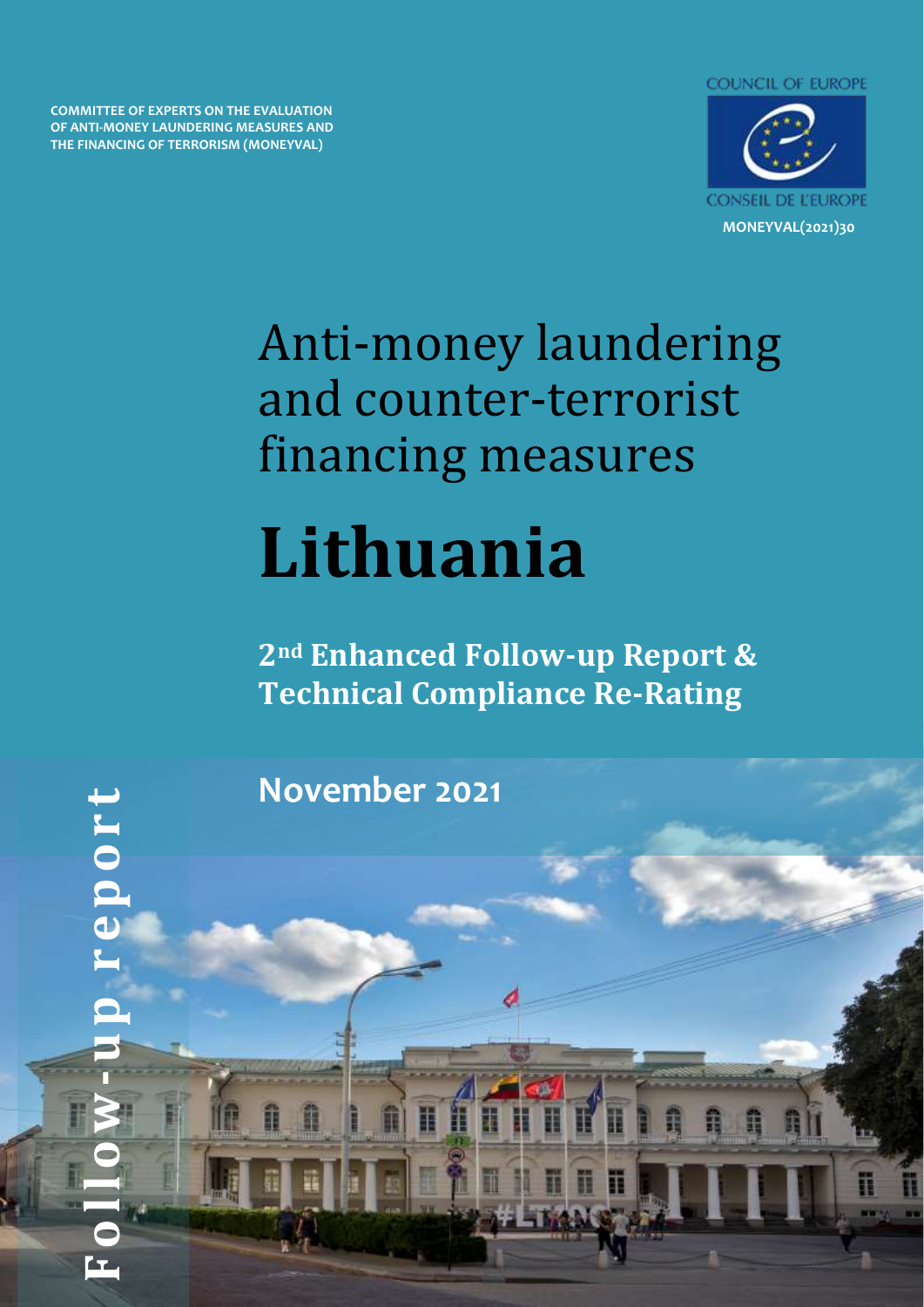All rights reserved. Reproduction is authorised, provided the source is acknowledged, save where otherwise stated. For any use for commercial purposes, no part of this publication may be translated, reproduced or transmitted, in any form or by any means, electronic (CD-Rom, Internet, etc.) or mechanical, including photocopying, recording or any information storage or retrieval system without prior permission in writing from the MONEYVAL Secretariat, Directorate General of Human Rights and Rule of Law, Council of Europe (F-67075 Strasbourg or [moneyval@coe.int\)](mailto:moneyval@coe.int)

**The Committee of Experts on the Evaluation of Anti-Money Laundering Measures and the Financing of Terrorism** - **MONEYVAL** is a permanent monitoring body of the Council of Europe entrusted with the task of assessing compliance with the principal international standards to counter money laundering and the financing of terrorism and the effectiveness of their implementation, as well as with the task of making recommendations to national authorities in respect of necessary improvements to their systems. Through a dynamic process of mutual evaluations, peer review and regular follow-up of its reports, MONEYVAL aims to improve the capacities of national authorities to fight money laundering and the financing of terrorism more effectively.

The 2<sup>nd</sup> Enhanced Follow-up Report and Compliance Re-Rating on Lithuania was adopted by the MONEYVAL Committee in the course of its 4 th Intersessional consultation (Strasbourg, 8 October – 15 November 2021).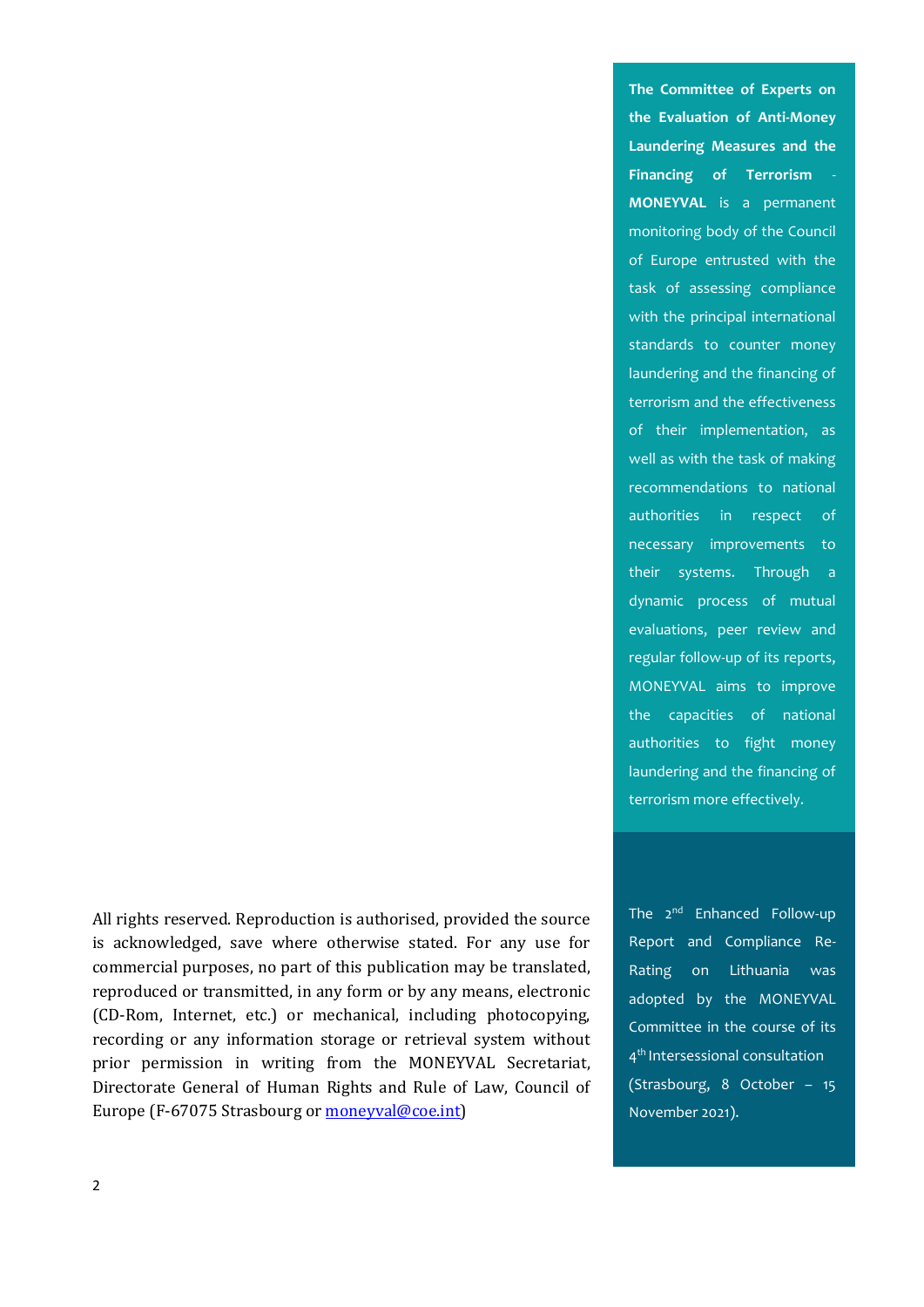# *Lithuania: Second Enhanced Follow-up Report*

# **1. INTRODUCTION**

1. The fifth-round mutual evaluation report (MER) of Lithuania was adopted in December 2018. This second enhanced Follow-up Report (FUR) analyses the progress of Lithuania in addressing the technical compliance (TC) deficiencies identified in its MER. Re-ratings are given where sufficient progress has been made. Overall, the expectation is that countries will have addressed most if not all TC deficiencies by the end of the third year from the adoption of their MER.

# **2. FINDINGS OF THE MUTUAL EVALUATION REPORT**

2. The MER and the 1<sup>st</sup> Enhanced FUR rated Lithuania as follows for technical compliance:

| R <sub>1</sub>  | R <sub>2</sub>  | R <sub>3</sub>  | R4   | R <sub>5</sub>  | R <sub>6</sub>  | R 7             | R <sub>8</sub>  | R <sub>9</sub>  | R <sub>10</sub> |
|-----------------|-----------------|-----------------|------|-----------------|-----------------|-----------------|-----------------|-----------------|-----------------|
| LC              | PC              | LC              | LC   | LC              | PC.             | PC              | LC              | C               | <b>LC</b>       |
| R <sub>11</sub> | R <sub>12</sub> | R <sub>13</sub> | R 14 | R <sub>15</sub> | R <sub>16</sub> | R <sub>17</sub> | R <sub>18</sub> | R <sub>19</sub> | R 20            |
| $\mathsf{C}$    | $\mathsf{C}$    | LC              | LC   | PC              | <b>LC</b>       | $\mathcal{C}$   | LC              | <b>LC</b>       | LC              |
| R 21            | R 22            | R 23            | R 24 | R 25            | R 26            | R 27            | R 28            | R 29            | R 30            |
| $\mathsf{C}$    | LC              | LC              | PC   | LC              | PC.             | $\mathsf{C}$    | PC              | LC              | C               |
| R 31            | R 32            | R 33            | R 34 | R 35            | R 36            | R 37            | R 38            | R 39            | R 40            |
| LC              | PC              | LC              | LC   | LC              | $\mathcal{C}$   | <b>LC</b>       | LC              | LC              | LC              |

# **Table 1. Technical compliance ratings, June 2020**

*Note:* There are four possible levels of technical compliance: compliant (C), largely compliant (LC), partially compliant (PC), and non-compliant (NC).

*Source*[: Lithuania Mutual Evaluation Report, December 2018,](https://rm.coe.int/committee-of-experts-on-the-evaluation-of-anti-money-laundering-measur/16809247ed) [First enhanced Follow-Up Report of Lithuania, June 2020.](https://rm.coe.int/moneyval-2020-7-sr-5th-round-fur-mer-lithuania/16809ef774)

3. Given the results of the MER, Lithuania was placed in enhanced follow-up<sup>1</sup>. The 1<sup>st</sup> enhanced FUR of Lithuania was adopted via written procedure in June 2020 and the country was invited to report back to the Plenary within one year.

4. The assessment of Lithuania's request for technical compliance re-ratings and the preparation of this FUR were undertaken by the following rapporteur teams (together with the MONEYVAL Secretariat):

- Guernsey
- Czech Republic

5. Section 3 of this FUR summarises Lithuania's progress made in improving technical compliance. Section 4 sets out the conclusion and a table showing which FATF Recommendations have been rerated.

# **3. OVERVIEW OF PROGRESS TO IMPROVE TECHNICAL COMPLIANCE**

6. This section summarises the progress made by Lithuania to improve its technical compliance by

a) Addressing the technical compliance deficiencies identified in the MER for which the authorities have requested a rating (R.6, R.26, R.28 and R.32).

Regular follow-up is the default monitoring mechanism for all countries. Enhanced follow-up involves a more intensive process of follow-up..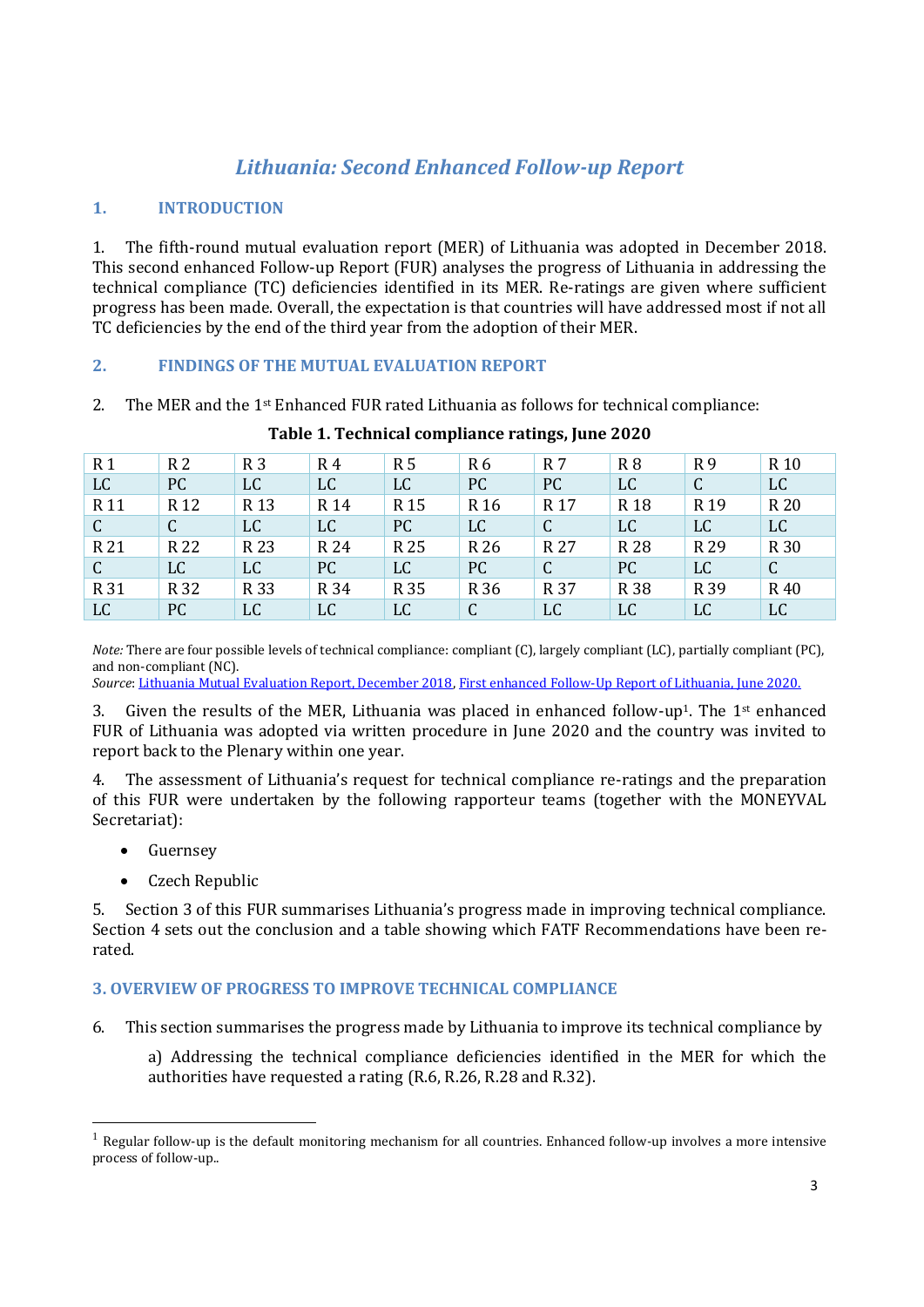7. For the rest of the Recommendations rated as PC (R.2, 7, 15, 24) Lithuania did not request a rerating.

8. This FUR takes into consideration only relevant laws, regulations or other AML/CFT measures that are in force and effect at the time that Lithuania submitted its country update report – at least six months before the FUR is due to be discussed by MONEYVAL2.

# **3.1. Progress to address technical compliance deficiencies identified in the MER**

9. Lithuania has made progress to address the technical compliance deficiencies identified in the MER and has been re-rated on Recommendation 26. The country asked for a number of re-ratings for other recommendations (R.6, R.28 and R.32) which are also analysed but no re-rating has been provided.

# *Recommendation 6 (Originally rated PC – no re-rating)*

10. In its MER, Lithuania was rated PC with R.6, based on: (i) lack of internal regulation setting out the specific responsibility of the MFA for proposing persons or entities to the 1267/1989 and 1988 Committees (c.6.1(a)); (ii) SSD is not aware of the obligation to identify targets based on the designation criteria set out in the relevant UNSCRs (c.6.1(b)); (iii) Lithuania has no mechanisms and procedures in place to comply with the requirements set out in c.6.1(c) to (e)  $(c.6.1(c)(d)(e))$ ; (iv) no requirement that a prompt determination is made  $(c.6.2(c))$ ; (v) lack of clarity as of what happens with respect to requests received by Lithuania (c.6.2(d)); (vi) lack of procedure detailing steps to be taken in cases where Lithuania makes a request to another country for listing (c.6.2(e)); (vii) the implementation of TFS set out under UNSCRs 1267/1989 and 1988 into the EU framework does not take place 'without delay', since there is a delay between the designation decision taken by the UNSC and its transposition into the EU framework (c.6.4), (viii) there is a doubt whether, in practice, the freezing action takes place without prior notice (c.6.5(a)); (ix) there are no other communication mechanisms in place, except for periodic notices circulated by the FIU, which do not fulfil the requirement that updates are communicated immediately  $(c.6.5(d))$ ; (x) no guidance has been issued regarding how Lithuanian citizens could issue de-listing requests for Lithuanian citizens; (xi) Lithuania has not decided that, as a rule, its citizens or residents should address their de-listing requests directly to the Focal Point through a declaration addressed to the Chairman of the Committee (c.6.5(d)); (xii) no procedures fulfilling the requirements set out under c.6.5(f-g) (c.6.5(f) and  $(g)$ ).

11. To address the deficiency identified in the MER for c.6.1(a), Lithuania indicated that the Law on Economic and Other International Sanctions and the implementing Government Decision, already implemented at the time of the MER, set out the MFA's coordination and information responsibilities and remedy to the deficiency identified under  $c.6.1(a)$  by appointing the MFA as the competent authority for proposing designations to the UN via Lithuania's Mission to the UN.

12. Both documents set out the MFA's coordination and information responsibilities. However, these responsibilities are relevant only once a person or entity has already been designated and the sanctions are being implemented with respect to such a person or entity. Nevertheless, criterion 6.1(a) governs responsibility for proposing persons or entities to the 1267/1989 and 1988

<sup>&</sup>lt;sup>2</sup> This rule may be relaxed in the exceptional case where legislation is not yet in force at the six-month deadline, but the text will not change and will be in force by the time that written comments are due. In other words, the legislation has been enacted, but it is awaiting the expiry of an implementation or transitional period before it is enforceable, In all other cases the procedural deadlines should be strictly followed to ensure that experts have sufficient time to do their analysis.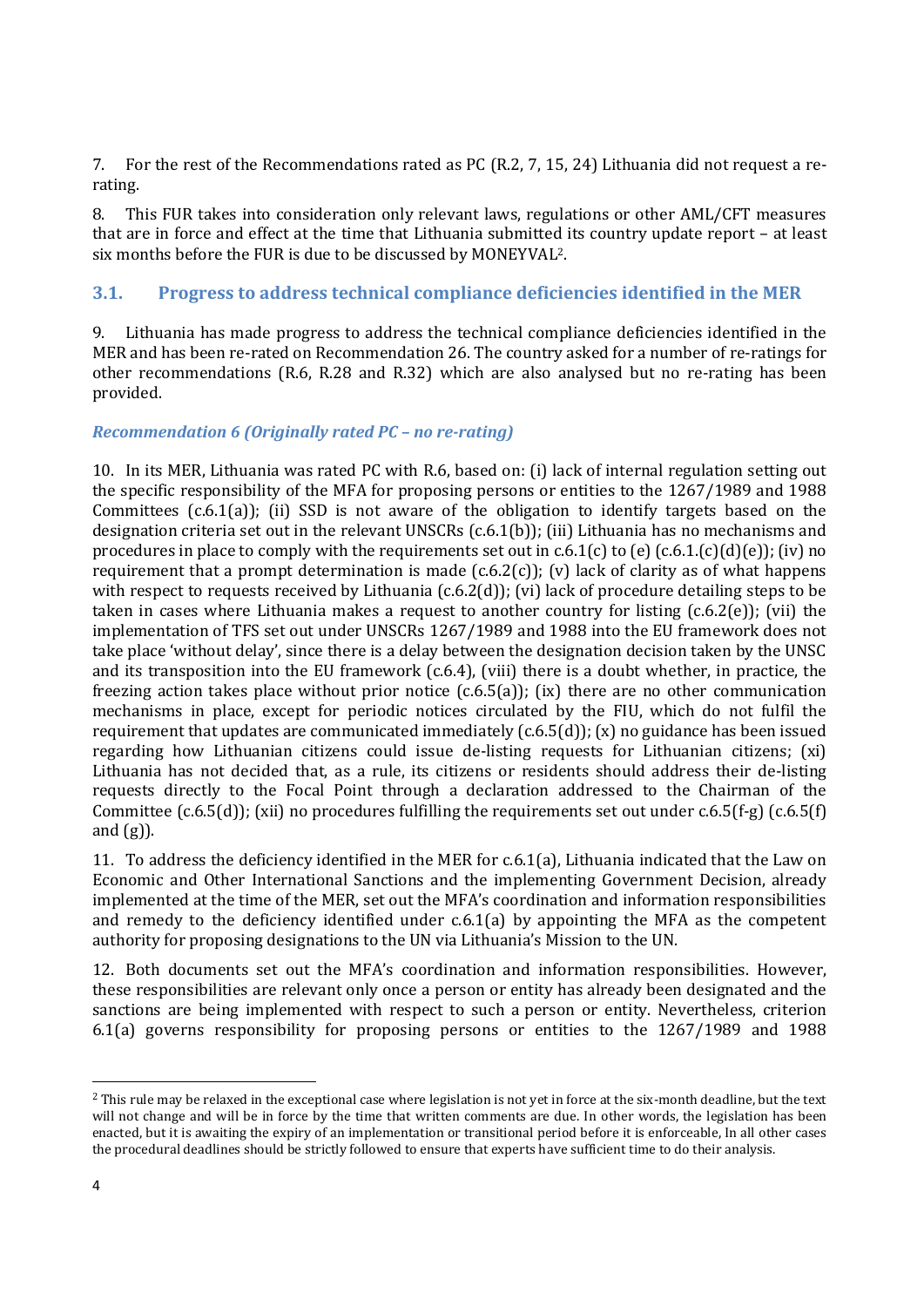Committees for designation. Neither the Law nor the Description stipulates that the MFA is responsible for proposing persons or entities for designation.

13. As for c.6.1(c), Lithuania reaffirmed that it does fully implement international sanctions' coordination and information function as defined by the same documents mentioned above.

14. However, there has been no development since the last evaluation concerning requirements under criterion  $6.1(c)$ . Regardless of that, the description does not touch upon the evidentiary standard of proof or conditionality of proposals for designations, which are the requirements set out under c.6.1(c).

15. Lithuania has not addressed the deficiencies identified in the MER for c.6.1(b),(d) and (e).

16. Lithuania has not addressed the deficiencies identified in the MER for c.6.2, c.6.3, c.6.4 and c.6.5 since the adoption of its MER.

17. Lithuania has not taken additional measures to address the deficiencies identified in the MER under R.6. **R.6 therefore remains PC**.

#### *Recommendation 26 (Originally rated PC – now rated LC)*

18. In its MER, Lithuania was rated PC with R.26, based on: (i) the lack of clarity of the extensiveness of the requirements to prevent criminals from involvement with control of FIs (c.26.3); (ii) the focus of a series of Bank of Lithuania (BoL) written policies and procedures documents on prudential rather than on AML/CFT supervision (c.26.4(b)); (iii) the lack of attention of the Risk-Based System Concept of the BoL on the largest market participants whose activities are potentially subject to higher ML risks (c.26.5); (iv) the absence of written approach to assessing risk and forming conclusions on the AML/CFT risk of FIs (c.26.5); (v) the absence of review of the formal AML/CFT risk rating provided for the entities belonging to the first risk category under the Risk-Based System Concept (banks) as part of AML/CFT risk supervision(c.26.6).

19. To address the deficiency identified in the MER for c.26.3, the authorities have modified in 2019 a Resolution of the Board of the Bank of Lithuania adopted in 2017, clarifying what an "acquirer" and "qualifying holding of the authorised capital and/or voting rights" mean.

20. However, it is unclear whether the applicable requirements, as explained by the authorities, can indeed prevent criminals from controlling FIs. The law on banks (and the sectoral laws for other types of financial market participants (FMPs) which, according to the MER, contains similar provisions) requires that an "acquirer" be of good repute (which includes the lack of criminal convictions for serious crimes). Art.24 of the law on banks defines what an acquirer is: the provision states that "A person or the persons acting in concert (hereinafter: 'acquirer') who have taken a decision on the acquisition of a qualifying holding in the bank's authorised capital and/or voting rights or to increase it so that the proportion of the bank's authorised capital and/or voting rights held by him would reach or exceed 20 per cent, 30 per cent or 50 per cent of the holding or so that the bank would become controlled by him (hereinafter: the 'proposed acquisition') must give a written notice thereof to the supervisory authority and indicate the size of the proportion of the qualifying holding in the bank's authorised capital and/or voting rights to be acquired, also submit the documents and provide the data specified in a list indicated in Article 25(2) of this Law". A Resolution of the Board of the Bank of Lithuania adopted in 2017 and last modified in 2019, clarifies that an "acquirer – means a natural or legal person who, whether individually or acting in concert with another person or persons, intends to acquire or increase, directly or indirectly, a qualifying holding of the authorised capital and/or voting rights in a financial market participant;" and that "qualifying holding of the authorised capital and/or voting rights – means a direct or indirect holding of the authorised capital and/or voting rights in an undertaking which represents 10% or more of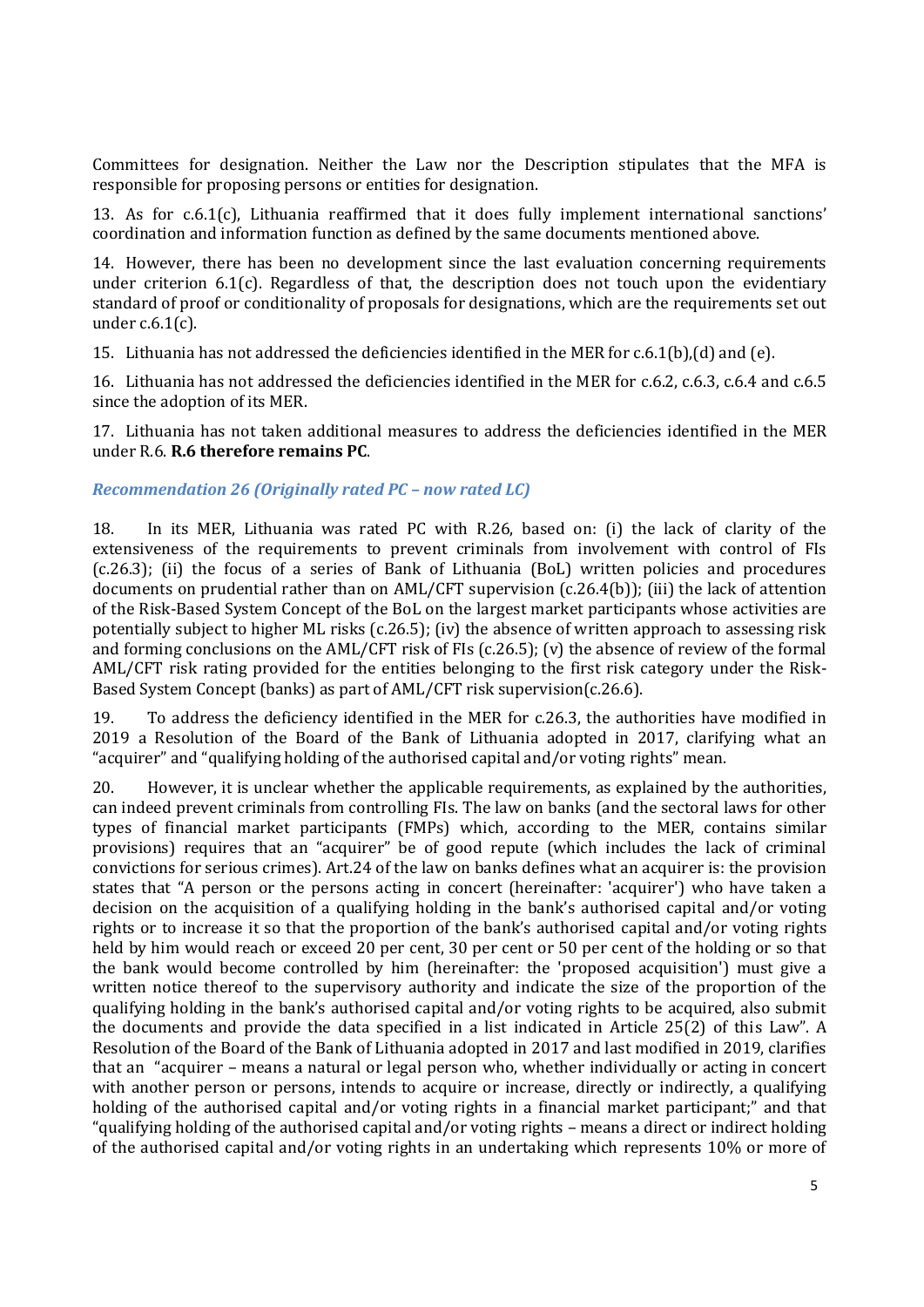the authorised capital or voting rights of the undertaking or which makes it possible to exercise a significant influence over the management of that undertaking".

21. Also, the amendments deal only with banks and no provisions regarding the position in relation with other FIs have changed since the MER.

22. To address the deficiency identified in the MER for c.26.4, the BoL approved a Policy of the Financial Market Supervision Service of the Bank of Lithuania for the Supervision of the AMLCFT (referred to as the AML/CFT Supervision Policy) (Annexes 4 and 5) in December 2020. The AML/CFT Supervision Policy established a dedicated AML/CFT supervisory framework, separate from the prudential one, for all financial market participants (FMP) that fall under the purview of the BoL. The policy is complemented by a Methodology for ML/TF risk assessment, adopted in December 2020.

23. This policy envisages a supervisory approach based on risk and proportionality throughout the whole supervisory cycle, from risk identification through risk assessment, supervision and monitoring. It foresees that the frequency and scope of inspections should be based on risk and proportionality and that allocation of resources should be based on the risks identified for the FMP. The policy is complemented by a Methodology for ML/TF risk assessment, adopted in December 2020. However, the issues raised below in relation to c.26.5 apply.

24. In addition, the policy is complemented by a Methodology for ML/TF risk assessment, adopted in December 2020. Under this Methodology, FMPs (incl. those providing MVTS or currency exchange service) are assigned an ML/TF risk category and are individually assessed based on predetermined qualitative and quantitative criteria.

25. The deficiency identified under c.26.4 is therefore largely addressed.

26. To address both deficiencies identified in the MER for c.26.5 ((i) the lack of attention of the Risk-Based System Concept of the BoL on the largest market participants whose activities are potentially subject to higher ML risks and (ii) the absence of written approach to assessing risk and forming conclusions on the AML/CFT risk of FIs), the authorities have adopted a Methodology of the Financial Market Supervision Service of the Bank of Lithuania for MLTF Risk Assessment (hereinafter ML/TF Risk Scoring Methodology) in December 2020.

27. This methodology for the risk scoring of FMPs takes account of the NRA. It does not only take into account the size of the FMP (which informs the analysis of the principle of proportionality to supervision), but, and predominantly, its specific ML/TF risk, based on the collection of a variety of data and information which enables the BoL to identify, for both the individual FMP or, for those FMPs that present similarities (for a sectoral rather than individual approach), the inherent ML/TF risk which results in an initial risk scoring. This risk scoring is then subject, primarily through an expert judgement of the individual FMP based on the analysis of qualitative data, to an assessment of the existing control, mitigating measures and other factors (such as negative information from another authority or which is in the public domain) in order to identify the residual risk.

28. Overall though, the methodology provides a methodology for ML/TF risk assessment and the division of FMPs into 4 ML/TF risk categories. However, there are some areas for improvement, e.g.: the methodology does not specifically include delivery channel factors (although it clarifies that the list of the risk factors is not exclusive) and assessment of risk by group, where this takes place, might lead to some bluntness of assessment. In addition, there is scope to differentiate between each of ML and TF risks. In the risk assessment, data on PEP customers does not differentiate between domestic and foreign PEPs; all EU countries are considered to pose the same risk as a group in the assessment of the geographic risk and there could be more emphasis on data related to cash (data is collected on non-cash payments) and virtual assets. There is scope to enhance the specific control factors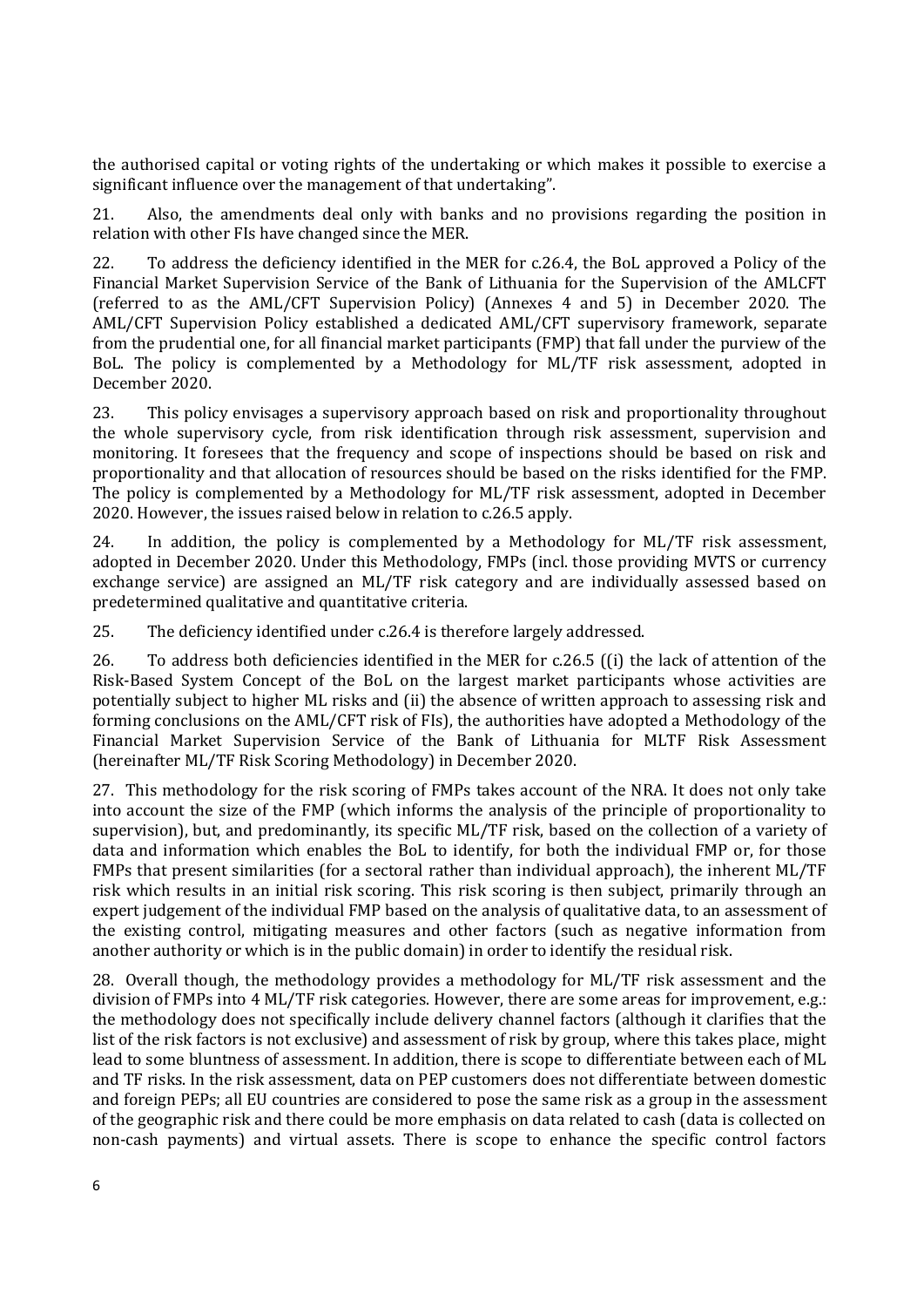considered (e.g. treatment of suspicion and record keeping). It is also unclear how the lack of attribution of risk score envisaged for FMP that are rated at level 4 can be adjusted in the case in which the data analysis for such FMP results in a higher risk classification. These issues may affect the accuracy of the risk scoring and the identification and treatment of those FMPs (and aspects of FMPs) that pose an actual and higher ML or TF risk.

29. The methodology specifies that supervisory actions and their scope depend on the results of the risk assessment of the FMP and that supervisory plans will be drafted accordingly. However, there is one item of undesirable language in the methodology, which is that "More intensive supervisory actions shall be directed at larger and systemically more important FMPs", which might detract from the overall risk based approach to supervision.

30. The first deficiency identified for c.26.5 is therefore largely addressed.

31. Through the adoption of the ML/TF Risk Scoring Methodology in December 2020, the authorities fully addressed the second deficiency identified for c.26.5 as the country has now a process for assessing risk and determining an individual risk scoring of FMPs based on a written supervisory policy and a written methodology for the assessment of the ML/TF risk.

32. The authorities also addressed the deficiency for c.26.6 through the adoption of the ML/TF Risk Scoring Methodology.

33. This new methodology for ML/TF risk assessment envisages specific ML/TF risk scoring, which is based on a data collection, evaluation and risk scoring that is based on the risk classification of the FMP:

- quarterly for risk 4 FMP;
- quarterly or semi-annually for risk 3 FMP;
- annually for risk 2 FMP and
- with an ad hoc data collection/analysis for risk 1 FMP

with no allocation of risk points though.

34. The review of the ML/TF risk assessment may take place earlier than specified in the event of significant circumstances (such as emerging risk factors, changes in shareholders, board members, managers) or other events that significantly affect the current risk assessment. Revisiting the risk assessment is not mandatory and it is unclear how the lack of attribution of a risk point to risk 4 FMP envisaged by the methodology can be reconciled in the event in which the data analysis of that specific FMP results in a different (and higher) risk scoring. There is also scope to add specific reference to major events/developments in the operations of a FMP to the methodology.

35. The deficiency for c.26.6 is therefore addressed to a large extent.

36. Through the adoption of the AML/CFT Policy and the ML/TF Risk Scoring Methodology, the Lithuanian authorities have implemented written, detailed and AML/CFT-focused risk-based processes, which addresses deficiencies identified in the MER for R.26 to a large extent. The lack of clarity regarding the extensiveness of the requirements to prevent criminals from involvement with control of FIs, and some minor shortcomings in relation to the new Policy and Methodology, remain. **R.26 is now rated LC**.

# *Recommendation 28 (Originally rated PC – no re-rating)*

37. In its MER, Lithuania was rated PC with R.28, based on: (i) the definition of controller does not cover all potential beneficial owners in practice (c.28.1(b)); (ii) the timeframe for the notification to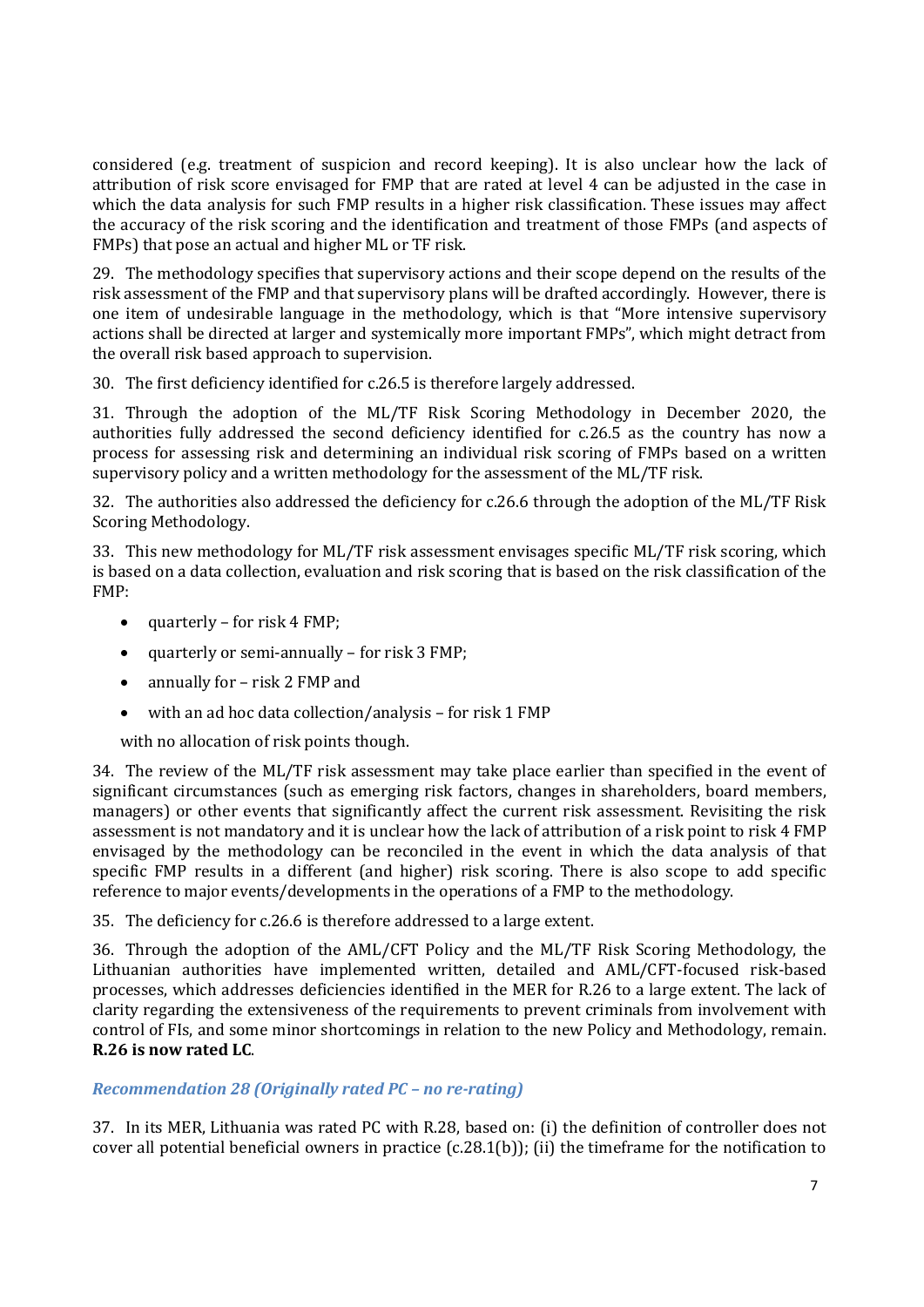the GCA of a change of shareholders is not appropriate and the supervisor is not empowered to address the subject by itself (c.28.1(b)); (iii) absence of a registration framework for TCSPs, accountants and real estate agents (c.28.3); (iv) lack of clarity of the statutory powers coverage to prevent criminal control of DNFBPs, except in relation to advocates (c.28.4(a)); (v) Art.25 of the AML/CFT law does not seem to cover all relevant criminality  $(c.28.4(b))$ ; (vi) the provisions for DNFBPs do not cover associates of criminals (c.28.4(b)); (vii) lack of complete statutory powers of the Bar Association and the Chamber of Notaries in relation to supervision and sanctions  $(c.28.4(c))$ ; (viii) inability of the supervisory authorities for legal professionals and auditors to impose fines for AML/CFT (c.28.4(c)); (viii) gaps in relation to risk sensitive supervision: none of the DNFBP supervisory authorities has a comprehensive approach to AML/CFT supervision (including a risk sensitive approach) (c.28.5(a)); (ix) the approaches of the DNFBP supervisors take into account ML/FT profiles of individual DNFBPs to the extent mentioned under c.28.5(a) (c.28.5(b)).

38. To address both deficiencies identified in the MER for c.28.1(b), the authorities have adopted amendments to the Gambling Law and the Lotteries Law in the 2020. Both provide definitions (beneficial owners, excellent reputation, etc.) and detailed licensing process regarding all potential beneficial owners.

39. As for the first deficiency under c.28.1(b) (the definition of controller does not cover all potential beneficial owners in practice), the Gambling Law (which covers casinos), provides in its article 2(9) the definition for a "person in control of a legal person" which differs from the previous definition of controller. However, this definition still does not cover all potential beneficial owners in practice, as the FATF definition of the beneficial owner does not include legal persons3, whereas the Gambling Law defines the person in control of a legal person as natural or legal person. The beneficial ownership of legal entities without legal personality (such as trusts) is not addressed at all.

40. Also, the associates of criminals are still not covered by article 11 of the Gambling law. Within c. 28.1(b), the term "associates [of criminals]" should be understood widely. Specifically, there is no need for associates to have been involved with any particular criminal activity. For example, the term could include a close business partner of a convicted criminal. While article 11 does cover criminals (i.e. persons found guilty of a specified crime) as well as persons directly or indirectly controlled by criminals, it does not cover persons that have not been involved with any particular criminal activity. Which means that this provision still does not cover associates of criminals.

41. This first deficiency for c.28.1(b) is therefore not addressed.

42. As for the second deficiency identified under c.28.1(b) (the timeframe for the notification to the GCA of a change of shareholders is not appropriate and the supervisor is not empowered to address the subject by itself), the rules for notifying the GCA of changes within the license establishment have been unified under article  $7<sup>3</sup>(2)2$  of the Gambling Law: all changes must be reported within a 5 working day frame after the change. This means that in relation to the shareholders, the time-period has been significantly shortened (from the previous 30-day timeframe). However, this provision does not meet the requirement to prevent criminals from holding a function within a casino, as the GCA is notified 5 days after the changes and cannot apply *ex ante* necessary measures that might be needed regarding the changes of shareholding or management.

43. In addition, under Art.  $7^2(4)2$ , the license to operate shall be suspended within 3 working days if the GCA collects or receives data that the persons in control do no longer meet the requirement of

<sup>3</sup> The natural person(s) who ultimately owns or controls a customer and/or the natural person on whose behalf a transaction is being conducted. It also includes those persons who exercise ultimate effective control over a legal person or arrangement.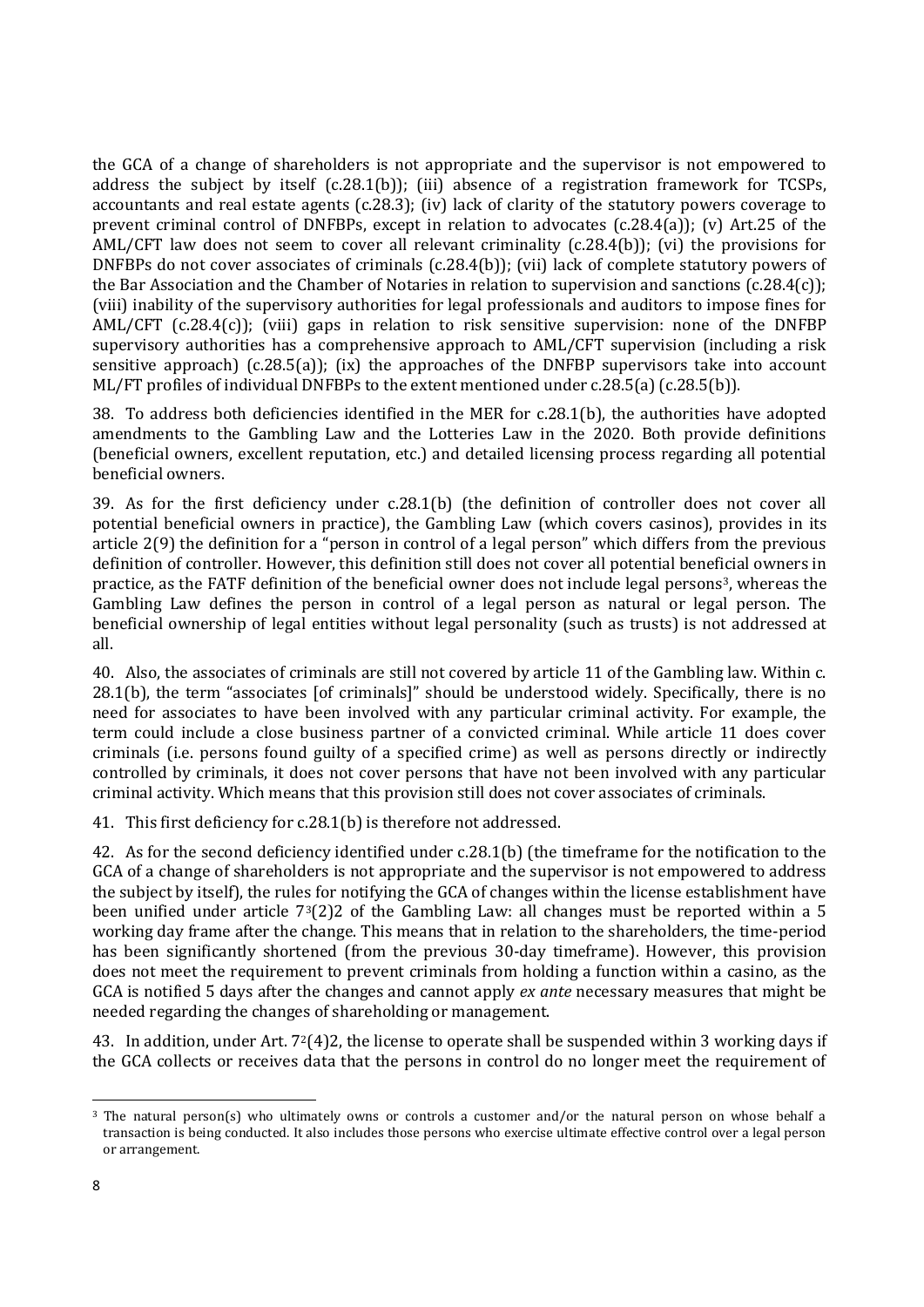impeccable reputation. While this seems to address the lack of ability of the supervisor to address problems by itself (i.e. the GCA does not longer need to file an application to the court), it does not equal to providing the supervisor with powers to remove one specific person (i.e. alleged criminal) from the shareholding or management of the casino.

44. This second deficiency for c.28.1(b) is therefore not addressed.

45. To address the deficiencies identified in the MER for c.28.3 (absence of a registration framework for TCSPs, accountants and real estate agents), the authorities referred to Art.25 par. 2 of the AML-CFT law, which sets a registration framework for TCSPs, and the Law of the Republic of Lithuania on the Protection of Consumer Rights regarding the registration frameworks for accountants and real estate agents, as they are not regulated separately in Lithuania.

46. Art.25(2) of the AML/CFT Law sets out a registration framework for TCSPs. Under this provision, a natural or legal person that has commenced or terminated the activities of a trust or company incorporation and administration service provider shall inform the State Tax Inspectorate or the Registrar of Legal Entities respectively; thusly confirming they comply with the AML/CFT legislation. However, a registration framework for accountants and real estate agents is still not in place. The rules regulating the protection of consumer rights are not relevant with respect to criterion 28.3, nor is the general framework for registration of legal entities since it is not related to the compliance with AML/CFT requirements. Although the obligation to inform the FCIS about the obliged entity's designated employees (AML/CFT Law, Art.22(1)) is AML/CFT specific, it does not constitute a sufficient registration framework. Indeed, these employees are to organise the implementation of money laundering and/or terrorist financing prevention measures and to liaise with the FCIS. However, in the context of criterion 28.3, such a framework should establish systems for monitoring compliance with AML/CFT requirements.

47. Therefore, the deficiency is only partly addressed and c.28.3 remains Mostly Met.

48. The authorities did not address the deficiency identified in the MER for c.28.4(a) (lack of clarity of the statutory powers coverage to prevent criminal control of DNFBPs, except in relation to advocates).

49. To address the first deficiency identified in the MER for c.28.4(b) (Art.25 of the AML/CFT law does not seem to cover all relevant criminality), the authorities referred to the AML-CFT law, which establishes prevention of criminal control of trust or company, or administration service provider, estate agent, virtual currency exchange operator and depository virtual currency wallet operator (Art.25 par.3).

50. However, since the last FUR, there were no changes in the Art.25 of the AML/CFT Law, which provides that a person may not be the beneficial owner of a real estate agency, or a member of the management or supervisory body of such entity, if he/she has been convicted of a crime against property, property rights, property interests, the economy, the order of business, the financial system, civil service and public interests, and if the conviction has not expired or has not been expunged. Thus, the country did not clarify whether this provision covers all relevant criminality, such as the designated categories of offences<sup>4</sup>.

51. This deficiency has therefore not been addressed.

52. To address the second deficiency identified in the MER for c.28.4(b) (the provisions for DNFBPs do not cover associates of criminals), the authorities referred to ART.26 of the Criminal Code - Criminal Liability of Accomplices.

<sup>4</sup> See the FATF Glossary to the Recommendations.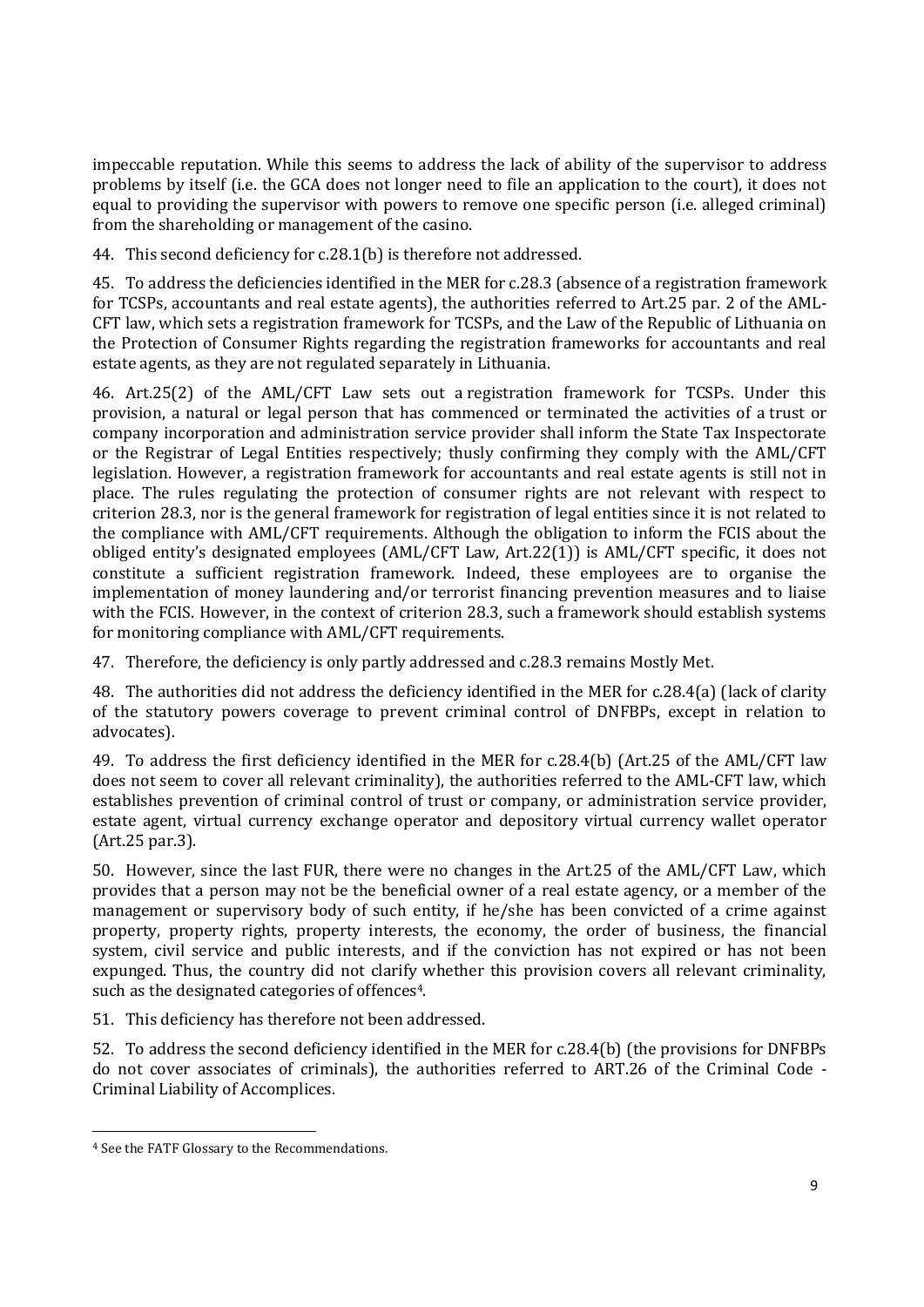53. However, accomplices, organisers, abettors, accessories and members of criminal associations would be convicted in accordance with Art.26 of the Criminal Code, and thus would fall within the scope of the criminal control prevention provisions. Yet, precisely because they would be convicted, they are by definition criminals rather than associates of criminals. Hence, under criterion 28.4(b), the term "associate" should be understood widely. Specifically, there is no need for associates to have been involved with any particular criminal activity. For example, the term could include a close business partner of a convicted criminal. To conclude, the provisions for DNFBPs still do not cover associates of criminals since they do not cover persons that have not been involved with any particular criminal activity.

54. Therefore, the deficiency has not been addressed.

55. To address both deficiencies identified for c.28.4(c) ((i) lack of complete statutory powers of the Bar Association and the Chamber of Notaries in relation to supervision and sanctions and (ii) inability of the supervisory authorities for legal professionals and auditors to impose fines for AML/CFT), the authorities referred to AML/CFT Law Art.36, par. 7 and 9, which was already enacted at the time of the MER.

56. The FCIS power of decision to apply sanctions was already in place at the time of the MER. The Bar Association and Chamber's power to forward the inspection documents containing the conclusions of the inspection for examination to the FCIS (AML/CFT Law, Art.36(7) and (9)) is commendable, but it does not remedy the deficiency. Indeed, the wording of the deficiency mentions the lack of sanction powers of the Bar Association and the Chamber, and so the indirect power to forward cases to another body is insufficient. The lack of complete statutory powers in relation to supervision and sanctions for the Bar Association and the Chamber of Notaries, as well as the inability of the supervisory authorities for legal professionals and auditors to impose fines for AML/CFT breaches, remain.

57. Therefore, the deficiencies have not been addressed and c.28.4 remains partly met.

58. To address the deficiency identified in the MER for c.28.5 ((i) gaps in relation to risk sensitive supervision and (ii) the approaches of the DNFBP supervisors take into account ML/FT profiles of individual DNFBPs to the extent mentioned under c.28.5(a)), the authorities have reviewed and updated the methodology for evaluating and controlling the risk of economic entities monitored by GCA in 2019 (Order No. V-13).

59. Overall, Lithuania has made commendable efforts to improve (i) has improved its AML/CFT risk-based supervision of casinos, but there is a remaining flaw since an entity can end up in a category not reflecting its real risk; (ii) has provisions that significantly limit the risk-based orientation of supervision of notaries; (iii) lacks supervision of TCSPs, real estate agents, accountants and auditors; (iv) has not yet finalised the promising processes concerning the Bar Association and FCIS; (v) has established supervision of advocates and judicial officers, which nonetheless is not risksensitive and lacks rules governing its frequency; (vi) has established risk-based supervision of dealers in precious metals and stones, which however lacks rules governing its frequency.

- **Casinos** The *Methodology for evaluating and controlling the risk of economic entities monitored by GCA* is still only partially ML risk-based since breaches of the AML laws constitute only some of the factors assessed in line with paragraph 15 of this *Methodology*. It is therefore possible (although not likely) that an entity with high ML risk ends up – overall – in a risk category that does not reflect its real ML risks.
- **Notaries** The *Methodology for implementing supervision based on notary risk levels* includes some provisions that significantly limit its risk-based orientation. Notably article 11.3 which stipulates that notaries that receive 0 to 8 risk points will be included in the low risk level group. This means that notaries who commit 2 and more (the upper limit is not specified)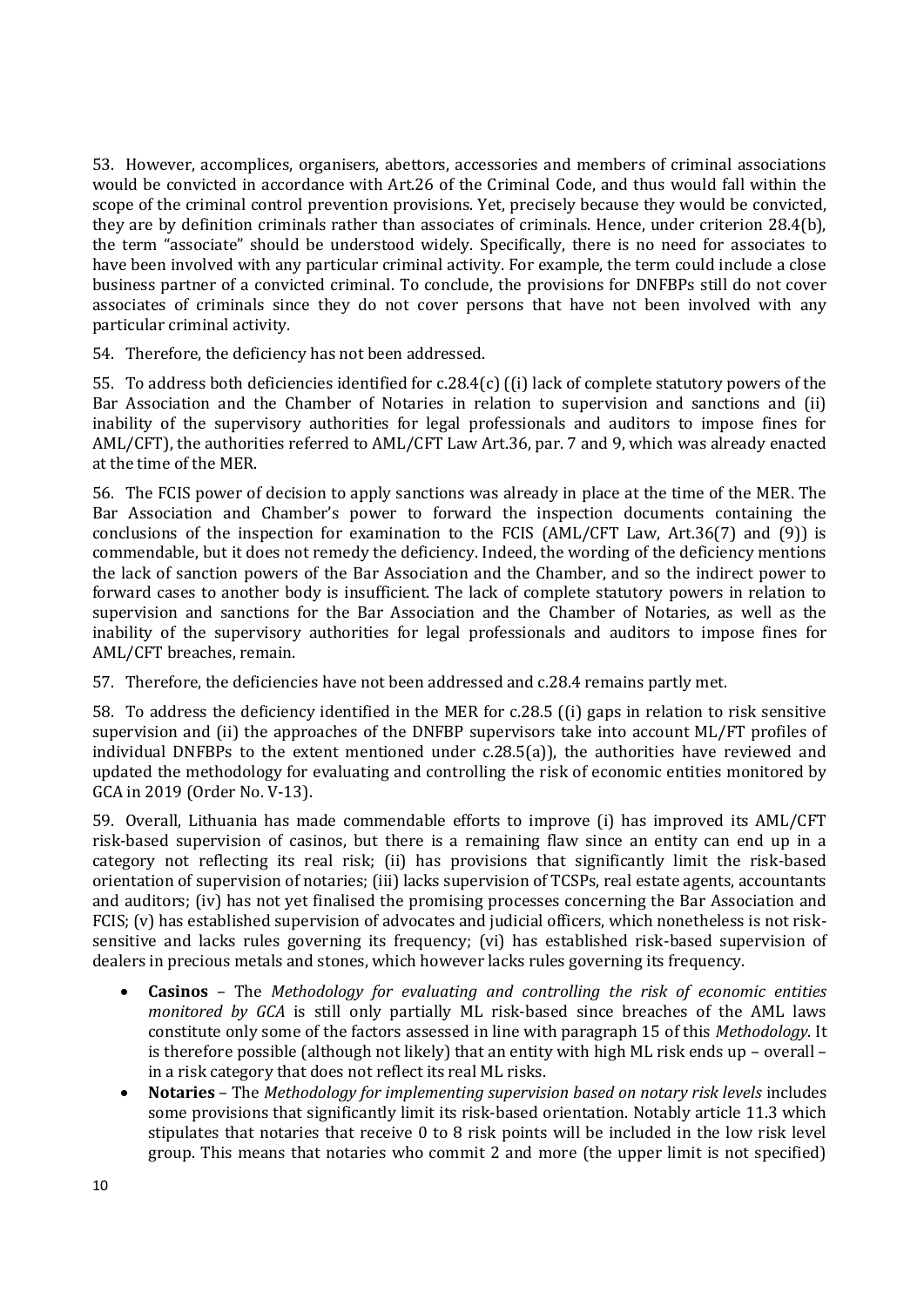AML violations can be still included in the low risk level group if they pose the lowest risk level with respect to other risk factors under article 7. Therefore, in relation to the ML risk assessment, the *Methodology* is insufficient. Also, article 9 states that the information regarding compliance with AML laws will be provided by notaries in the form of a questionnaire. This implies that the supervising authority does no investigation. Moreover, the Lithuanian authorities should consider widening the supervision on client-oriented questions [however, this is only a recommendation and does not affect the evaluation of c.28.5(a)]. The *Methodology* focuses solely on the risk assessment of the notaries and not of their clients. Notaries should be held to a high professional standard and their compliance with the law should be expected. If the supervision were widened as we suggest, a 5-year period of assessment would be unreasonably long. The reason is that the risk profiles of a notary's clients might change swiftly, and such a long period would not reflect that.

- **Trust and Company Service Providers, Real Estate Agents, Accountants and Auditors** The Lithuanian authorities have provided no information on the supervision of trust and company service providers, real estate agents and accountants. The *Instructions for auditors aimed at preventing money loundering and/or terrorism financing* is a complex and detailed document which provides guidance to the auditors on how to avoid ML/TF risks. However, the document is not relevant within the scope of c.28.5(a) because the supervision of auditors is not included. The description of actions taken by the Chamber of Auditors does not contain any information on the framework for and frequency of risk-based supervision either.
- **Advocates** The *"Concept"* prepared by the Bar Association cannot be taken into consideration in this evaluation as it has not come into effect, yet. The *Rules for Advocates and Advocates' Assistants Regarding Prevention of Money Laundering and Terrorist Financing* are not relevant within the scope of c.28.5(a) since no rules for supervision of advocates are included. The *Description of the Procedure of Handling the Register of Reported Suspicious Transactions, Submission of Information to the Financial Crime Investigation Service and Supervision over Implementation of Preventive Measures by the Lithuanian Bar Association* is dated 20 September 2018 establishes the framework for AML/CFT supervision of advocates. The Bar Council is empowered to do so (article 18) and is equipped with necessary legal tools (article 20 et seq.). Nonetheless, the supervision is not risked-based and there are no rules governing its frequency. Moreover, the authorities should consider shortening 14-days period under article 22 for the advocate to respond to the demands [however, this is only a recommendation and does not affect the evaluation of c.28.5(a)]. Such a period seems excessive, thusly providing enough time to fabricate the demanded documents.
- **Dealers in precious metals and stones** The *Description of Procedure of Risk Based Supervision of Economic Entities in Money Laundering and Terrorist Financing Prevention* is reasonably risk-based and specifically aimed at AML/CFT (see especially articles 4, 8, 9 and 10). Nonetheless, no time-period (frequency) of assessment has been established (let alone a risk-based one).
- **Other measures –** The *Order No. Á-040 of the Director of the Department of Cultural Heritage* is being amended, which means no relevant changes have come into force yet and cannot be taken into consideration. The authorities have provided information concerning the Department's activities, none of them specifically attesting to the existence of AML/CFT riskbased supervision, though.
- It is commendable that the FCIS established a Supervision Unit in the FIU whose specialised functions include the supervision of financial institutions and other obliged entities, as of 1 April 2021. However, the regulation of activities of this Unit has not been adopted yet. Hence, for now, one cannot assess whether the Unit indeed ensures a comprehensive approach to AML/CFT supervision (including a risk-sensitive approach).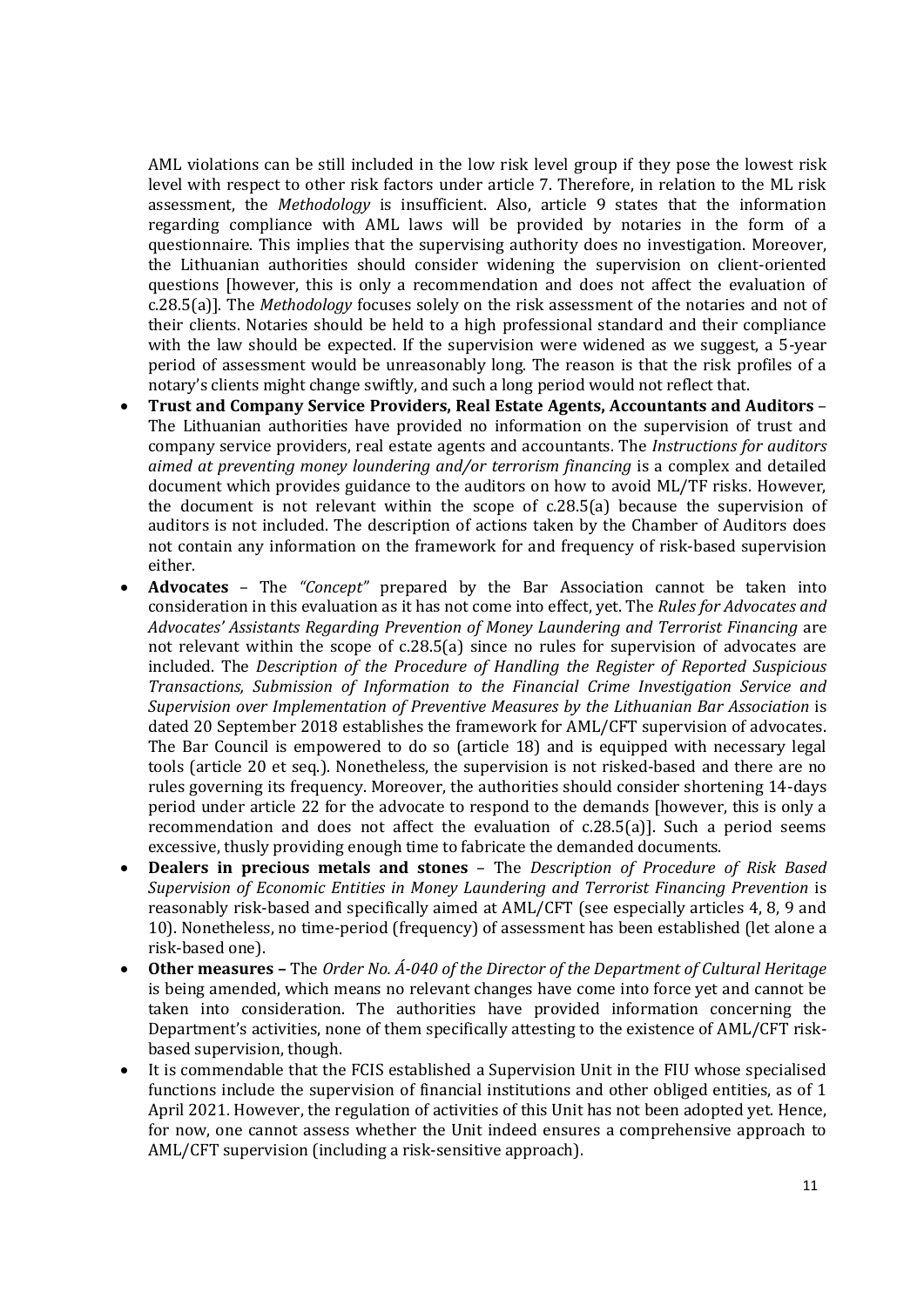• Lastly, the document titled *Orders for Judicial Officers and Their Representatives by Means of Which It Is Intended to Prevent Money Laundering And (Or) Terrorist Financing* establishes the framework for AML/CFT supervision of judicial officers. It grants the Chamber of Judicial Officers the authority to supervise judicial officers (article 6) as well as necessary legal instruments to do so (article 9 et seq.). Having said that, the document does not provide for the supervision to be risk-based at all, nor does it set out any frequency of the supervision.

60. Overall, Lithuania has taken steps to address the deficiencies identified in the 5th round MER under R.28. Namely, the deficiencies under c.28.3, 28.5(a) and 28.5(b) have been partly remedied. Nevertheless, both deficiencies under c.28.1(b), the deficiency under c.28.4(a), both deficiencies under c.28.4(b) and both deficiencies under c.28.4(c) have not been remedied. Therefore, **R.28 remains rated "PC".**

#### *Recommendation 32 (Originally rated PC – no re-rating)*

61. In its MER, Lithuania was rated PC with R.32, based on: (i) absence of requirements that apply to mail and cargo (c.32.2); (ii) Customs does not have the authority to request and obtain further information where a false declaration or disclosure, or failure to declare, has been detected (c.32.4); (iii) Lack of co-ordination mechanisms among customs, immigration and other related authorities (c.32.7); (iv) no power to stop or restrain currency for a reasonable period of time in order to ascertain whether evidence of ML/FT may be found where there is a suspicion of ML/FT or predicate offences or when there is a false/non-declaration/disclosure (c.32.8).

62. To address the deficiency identified in the MER for c.32.2, the authorities have adopted a new requirement to disclose unaccompanied cash, which will go into force on 3 June 2021. In particular, item 11 of Order No 1B-368 imposes an obligation to submit a disclosure declaration to the customs authorities, where unaccompanied cash of a value of EUR 10 000 or more is entering or leaving the European Union. Item 18 of Regulation (EU) 2018/1672 provides the notion of unaccompanied cash, which refers to postal packages, courier shipments, unaccompanied luggage or containerised cargo. However, item 1 of Chapter 1 of Order No 1B-368 provides the scope of application of this Order, which specifically refers to "the procedure for the declaration and customs clearance of cash entering or leaving the European Union", i.e. requirements only apply to mail and cargo for EU external borders. .

63. In relation to deficiencies under c.32.4, c.32.7 and c.32.8, Lithuania has not taken any concrete measures to remedy them. **Therefore, R.32 remains "PC".**

#### **4. CONCLUSION**

64. Overall, Lithuania has made some progress in addressing the TC deficiencies identified in its MER and has been re-rated on one Recommendation: R.26 initially rated as PC is re-rated as LC.

65. Further steps have been taken to improve compliance with R.6, R.28 and R.32 since the end of the on-site (MER), but some gaps remain. Lithuania is encouraged to continue its efforts to address the remaining deficiencies.

66. Overall, in light of the progress made by Lithuania since its MER and the 1st Enhanced FUR was adopted, its technical compliance with the FATF Recommendations has been re-rated as follows: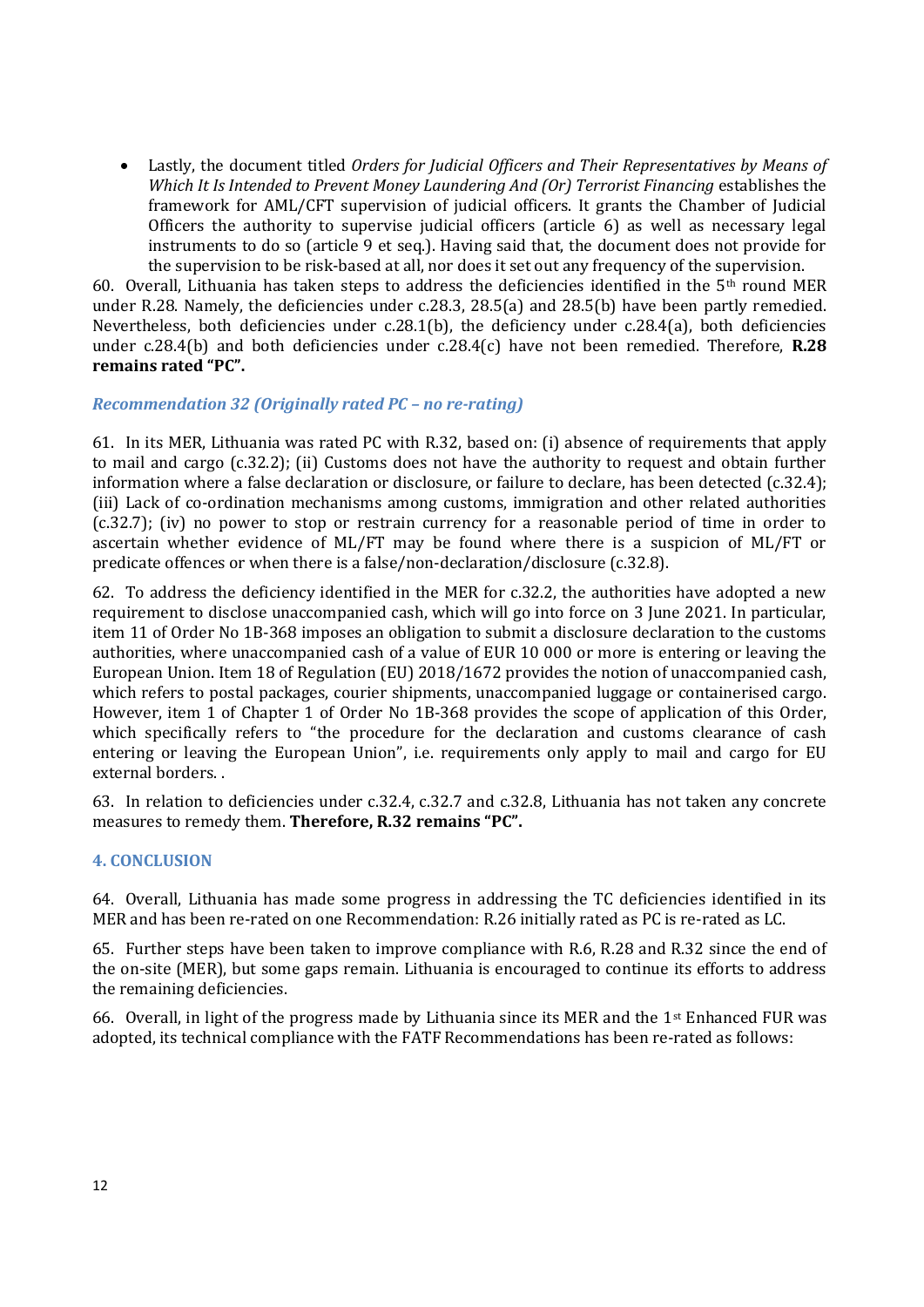| R <sub>1</sub>  | R <sub>2</sub>  | R <sub>3</sub>  | R4              | R <sub>5</sub>  | R <sub>6</sub>  | R 7             | R <sub>8</sub>  | R <sub>9</sub>  | R <sub>10</sub> |
|-----------------|-----------------|-----------------|-----------------|-----------------|-----------------|-----------------|-----------------|-----------------|-----------------|
| LC              | PC              | LC              | LC              | LC              | PC              | PC              | LC              | C               | LC              |
| R <sub>11</sub> | R <sub>12</sub> | R <sub>13</sub> | R <sub>14</sub> | R <sub>15</sub> | R <sub>16</sub> | R <sub>17</sub> | R <sub>18</sub> | R <sub>19</sub> | R 20            |
| C.              | $\mathsf{C}$    | LC              | <b>LC</b>       | PC              | <b>LC</b>       | $\mathcal{C}$   | <b>LC</b>       | <b>LC</b>       | <b>LC</b>       |
| R 21            | R 22            | R 23            | R 24            | R 25            | <b>R26</b>      | R 27            | R 28            | R 29            | R 30            |
| C               | LC              | LC              | PC              | <b>LC</b>       | <b>LC</b>       | C               | PC              | LC              | C               |
| R 31            | R 32            | R 33            | R 34            | R 35            | R 36            | R 37            | R 38            | R 39            | R 40            |
| LC              | PC              | LC              | LC              | <b>LC</b>       | C               | LC              | LC              | LC              | LC              |

**Table 2. Technical compliance with re-ratings, October 2021**

*Note:* There are four possible levels of technical compliance: compliant (C), largely compliant (LC), partially compliant (PC), and non-compliant (NC).

67. Lithuania will remain in enhanced follow-up and will continue to report back to MONEYVAL on progress to strengthen its implementation of AML/CFT measures. Lithuania is expected to report back within one year's time.